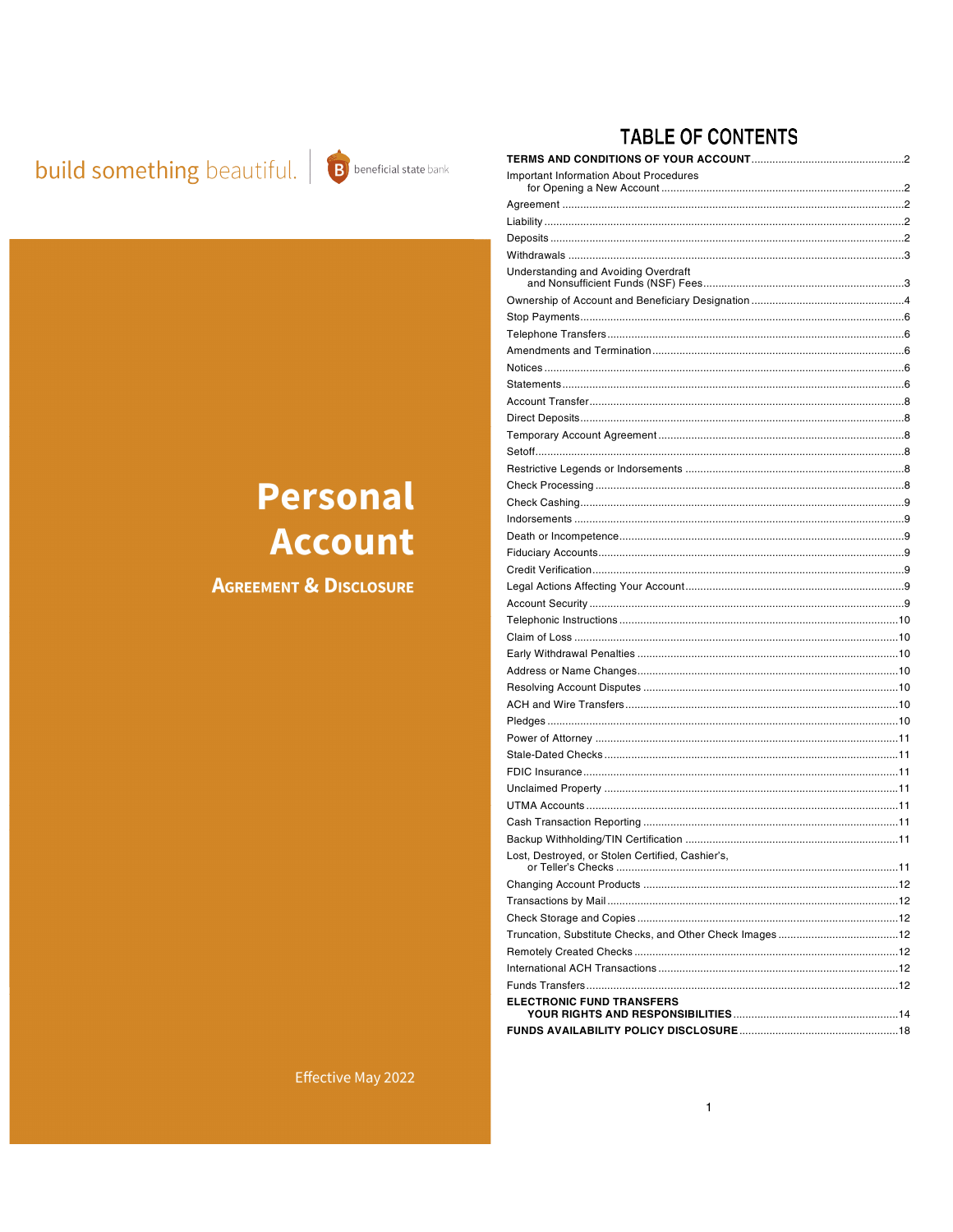## **TERMS AND CONDITIONS** OF YOUR ACCOUNT

IMPORTANT INFORMATION ABOUT PROCEDURES FOR OPENING A NEW ACCOUNT - To help the government fight the funding of terrorism and money laundering activities, federal law requires all financial institutions to obtain, verify, and record information that identifies each person who opens an account.

What this means for you: When you open an account, we will ask for your name, address, date of birth, and other information that will allow us to identify you. We may also ask to see your driver's license or other identifying documents.

AGREEMENT - This document, along with any other documents we give you pertaining to your account(s), is a contract that establishes rules which control your account(s) with us. Please read this carefully and retain it for future reference. If you sign the signature card or open or continue to use the account, you agree to these rules. You will receive a separate schedule of rates, qualifying balances, and fees if they are not included in this document. If you have any questions, please call us.

This agreement is subject to applicable federal laws, the laws of the state of the branch in which your account is located and other applicable rules such as the operating letters of the Federal Reserve Banks and payment processing system rules (except to the extent that this agreement can and does vary such rules or laws). The body of state and federal law that governs our relationship with you, however, is too large and complex to be reproduced here. The purpose of this document is to:

- (1) summarize some laws that apply to common transactions;
- (2) establish rules to cover transactions or events which the law does not regulate;
- (3) establish rules for certain transactions or events which the law regulates but permits variation by agreement; and
- (4) give you disclosures of some of our policies to which you may be entitled or in which you may be interested.

If any provision of this document is found to be unenforceable according to its terms, all remaining provisions will continue in full force and effect. We may permit some variations from our standard agreement, but we must agree to any variation in writing either on the signature card for your account or in some other document. Nothing in this document is intended to vary our duty to act in good faith and with ordinary care when required by law.

As used in this document the words "we," "our," and "us" mean the financial<br>institution and the words "you" and "your" mean the account holder(s) and anyone<br>else with the authority to deposit, withdraw, or exercise control account. However, this agreement does not intend, and the terms "you" and "your" should not be interpreted, to expand an individual's responsibility for an organization's liability. If this account is owned by a corporation, partnership or other organization, individual liability is determined by the laws generally applicable to that type of organization. The headings in this document are for convenience or reference only and will not govern the interpretation of the provisions. Unless it would be inconsistent to do so, words and phrases used in this document should be construed so the singular includes the plural and the plural includes the singular.

Throughout this document, when a provision is identified as being applicable to a certain state (for example, "in California"), it means that the provision is only<br>applicable if your account is held at a branch located in that particular state. Any<br>provision which is not described as applying to a parti account.

LIABILITY - You agree, for yourself (and the person or entity you represent if you sign as a representative of another) to the terms of this account and the schedule of charges. You authorize us to deduct these charges, without notice to you, directly<br>from the account balance as accrued. You will pay any additional reasonable<br>charges for services you request which are not covered by this

Each of you also agrees to be jointly and severally (individually) liable for any account shortage resulting from charges or overdrafts, whether caused by you or another with access to this account. This liability is due immediately, and we can deduct any amounts deposited into the account and apply those amounts to the<br>shortage. You have no right to defer payment of this liability, and you are liable<br>regardless of whether you signed the item or benefited from th

You will be liable for our costs as well as for our reasonable attorneys' fees, to the extent permitted by law, whether incurred as a result of collection or in any other dispute involving your account. This includes, but is not limited to, disputes between you and another joint owner; you and an authorized signer or similar party; or a third party claiming an interest in your account. This also includes any action that you or a third party takes regarding the account that causes us, in good faith, to seek the advice of an attorney, whether or not we become involved in the dispute. All costs and attorneys' fees can be deducted from your account when they are incurred, without notice to you.

DEPOSITS - We will give only provisional credit until collection is final for any items, other than cash, we accept for deposit (including items drawn "on us"). Before settlement of any item becomes final, we act only as your agent, regardless of the<br>form of indorsement or lack of indorsement on the item and even though we provide<br>you provisional credit for the item. We may reverse any p charge back to your account the amount of any item deposited to your account or cashed for you which was initially paid by the payor bank and which is later returned<br>to us due to an allegedly forged, unauthorized or missing indorsement, claim of<br>alteration, encoding error, counterfeit cashier's check judgment justifies reversal of credit. You authorize us to attempt to collect previously

returned items without giving you notice, and in attempting to collect we may permit the payor bank to hold an item beyond the midnight deadline. Actual credit for deposits of, or payable in, foreign currency will be at the exchange rate in effect on final collection in U.S. dollars. We are not responsible for transactions by mail or outside depository until we actually record them. If you deliver a deposit to us and you will not be present when the deposit is counted, you must provide us an itemized list of the deposit (deposit slip). To process the deposit, we will verify and record the deposit, and credit the deposit to the account. If there are any discrepancies between the amounts shown on the itemized list of the deposit and the amount we determine to be the actual deposit, we will notify you of the discrepancy. You will be entitled to credit only for the actual deposit as determined by us, regardless of what is stated on the itemized deposit slip. We will treat and record all transactions received after our "daily cutoff time" on a business day we are open, or received on a day we are not open for business, as if initiated on the next business day that we are open. At our option, we may take an item for collection rather than for deposit. If we accept a third-party check or draft for deposit, we may require any third-party indorsers to verify or guarantee their indorsements, or indorse in our presence.

#### WITHDRAWALS -

Generally - Unless clearly indicated otherwise on the account records, any of you, acting alone, who signs to open the account or has authority to make withdrawals may withdraw or transfer all or any part of the account balance at any time. Each of you (until we receive written notice to the contrary) authorizes each other person who signs or has authority to make withdrawals to indorse any item payable to you or your order for deposit to this account or any other transaction with us.

**Postdated checks -** A postdated check is one which bears a date later than the<br>date on which the check is written. We may properly pay and charge your account<br>for a postdated check even though payment was made before the unless we have received written notice of the postdating in time to have a reasonable opportunity to act. Because we process checks mechanically, your notice will not be effective and we will not be liable for failing to honor your notice unless it precisely identifies the number, date, amount and payee of the item.

**Checks and withdrawal rules -** If you do not purchase your check blanks from us,<br>you must be certain that we approve the check blanks you purchase. We may refuse any withdrawal or transfer request which you attempt on forms not approved by us or by any method we do not specifically permit. We may refuse any withdrawal or transfer request which is greater in number than the frequency permitted by our policy, or which is for an amount greater or less than any withdrawal limitations. We will use the date the transaction is completed by us (as opposed to the date you initiate it) to apply any frequency limitations. In addition, we may place limitations on the account until your identity is verified.

Even if we honor a nonconforming request, we are not required to do so later. If you violate the stated transaction limitations (if any), in our discretion we may close your account or reclassify your account as another type of account. If we reclassify your account, your account will be subject to the fees and earnings rules of the new account classification.

If we are presented with an item drawn against your account that would be a "substitute check," as defined by law, but for an error or defect in the item introduced in the substitute check creation process, you agree that we may pay such item.

Cash withdrawals - We recommend you take care when making large cash withdrawals because carrying large amounts of cash may pose a danger to your personal safety. As an alternative to making a large cash withdrawal, you may want to consider a cashier's check or similar instrument. You assume full responsibility of any loss in the event the cash you withdraw is lost, stolen, or destroyed. You agree to hold us harmless from any loss you incur as a result of your decision to withdraw funds in the form of cash.

Multiple signatures, electronic check conversion, and similar transactions - An electronic check conversion transaction is a transaction where a check or similar item is converted into an electronic fund transfer as defined in the Electronic Fund Transfers regulation. In these types of transactions the check or similar item is either removed from circulation (truncated) or given back to you. As a result, we have no opportunity to review the signatures or otherwise examine the original check or item. You agree that, as to these or any items as to which we have no opportunity to examine the signatures, you waive any requirement of multiple signatures.

#### UNDERSTANDING AND AVOIDING OVERDRAFT AND NONSUFFICIENT FUNDS (NSF) FEES -

**Generally -** The information in this section is being provided to help you understand<br>what happens if your account is overdrawn. Understanding the concepts of<br>overdrafts and nonsufficient funds (NSF) is importan assessed fees or charges. This section also provides contractual terms relating to overdrafts and NSF transactions.

An overdrawn account will typically result in you being charged an overdraft fee or an NSF fee. Generally, an overdraft occurs when there is not enough money in your account to pay for a transaction, but we pay (or cover) the transaction anyway. An<br>NSF transaction is slightly different. In an NSF transaction, we do not cover the<br>transaction. Instead, the transaction is rejected and the is returned. In either situation, we can charge you a fee.

Overdrafts - You understand that we may, at our discretion, honor withdrawal requests that overdraw your account. However, the fact that we may honor withdrawal requests that overdraw the account balance does not obligate us to do so later. So you can NOT rely on us to pay overdrafts on your account regardless of how frequently or under what circumstances we have paid overdrafts on your account in the past. We can change our practice of paying, or not paying, discretionary overdrafts on your account without notice to you. You can ask us if we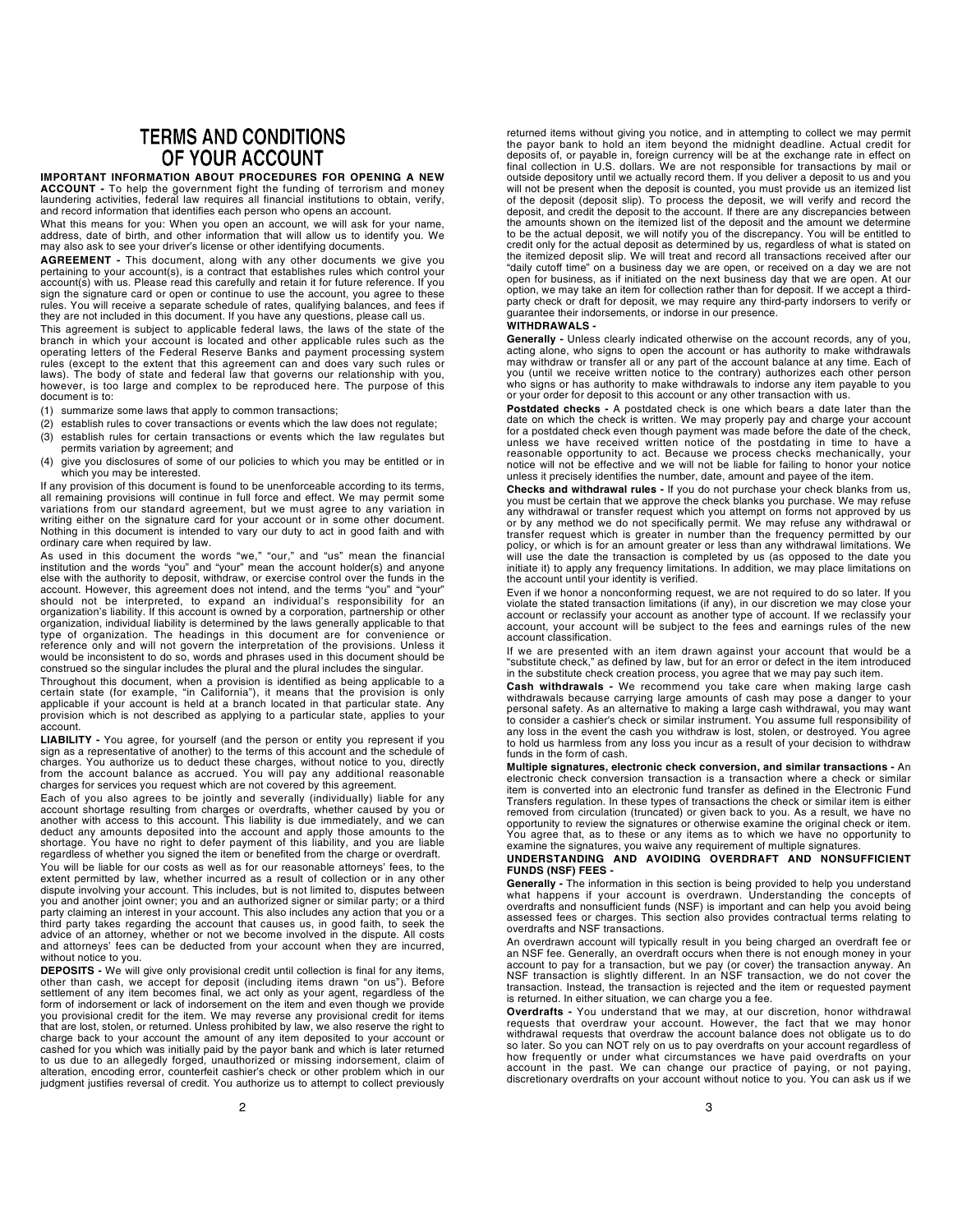have other account services that might be available to you where we commit to paying overdrafts under certain circumstances, such as an overdraft protection lineof-credit or a plan to sweep funds from another account you have with us. You agree that we may charge fees for overdrafts. We may use subsequent deposits, including direct deposits of social security or other government benefits, to cover such overdrafts and overdraft fees.

Nonsufficient funds (NSF) fees - If an item drafted by you (such as a check) or a transaction you set up (such as a preauthorized transfer) is presented for payment in an amount that is more than the amount of money in your account, and we decide not to pay the item or transaction, you agree that we can charge you an NSF fee for returning the payment. Be aware that such an item or payment may be presented multiple times and that we do not monitor or control the number of times a transaction is presented for payment. You agree that we may charge you an NSF fee each time a payment is presented if the amount of money in your account is not sufficient to cover the payment, regardless of the number of times the payment is presented.

Payment types - Some, but not necessarily all, of the ways you can access the funds in your account include debit card transactions, automated clearing house (ACH) transactions, and check transactions. All these payment types can use different processing systems and some may take more or less time to post. This information is important for a number of reasons. For example, keeping track of the checks you write and the timing of the preauthorized payments you set up will help you to know what other transactions might still post against your account. For information about how and when we process these different payment types, see the "Payment order of items" subsection below.

**Balance information -** Keeping track of your balance is important. You can review<br>your balance in a number of ways including reviewing your periodic statement,<br>reviewing your balance online, accessing your account informa coming into one of our branches.

Funds availability - Knowing when funds you deposit will be made available for withdrawal is another important concept that can help you avoid being assessed fees or charges. Please see our funds availability disclosure for information on when different types of deposits will be made available for withdrawal. For those accounts to which our funds availability policy disclosure does not apply, you can ask us when you make a deposit when those funds will be available for withdrawal. An item may be returned after the funds from the deposit of that item are made available for withdrawal. In that case, we will reverse the credit of the item. We may determine the amount of available funds in your account for the purpose of deciding whether to return an item for insufficient funds at any time between the times we receive the item and when we return the item or send a notice in lieu of return. We need only make one determination, but if we choose to make a subsequent determination, the account balance at the subsequent time will determine whether there are insufficient available funds.

A temporary debit authorization hold affects your account balance - On debit card purchases, merchants may request a temporary hold on your account for a specified sum of money when the merchant does not know the exact amount of the purchase at the time the card is authorized. The amount of the temporary hold may be more than the actual amount of your purchase. Some common transactions where this occurs involve purchases of gasoline, hotel rooms, or meals at restaurants. When this happens, our processing system cannot determine that the amount of the hold exceeds the actual amount of your purchase. This temporary<br>hold, and the amount charged to your account, will eventually be adjusted to the<br>actual amount of your purchase, but it could be three calendar amount of funds in your account available for other transactions will be reduced by the amount of the temporary hold. If another transaction is presented for payment in an amount greater than the funds left after the deduction of the temporary hold amount, you will be charged an NSF or overdraft fee according to our NSF or overdraft fee policy. You will be charged the fee even if you would have had sufficient funds in your account if the amount of the hold had been equal to the amount of your purchase.

Payment order of items - The order in which items are paid is important if there is not enough money in your account to pay all of the items that are presented. The payment order can affect the number of items overdrawn or returned unpaid and the amount of the fees you may have to pay. To assist you in managing your account, we are providing you with the following information regarding how we process those items.

Our policy is to process authorized transactions (i.e., checks (cashed at the bank), wires, transfers, bank fees, ACH and POS debits) first, in the order they are received on the day they are processed. We process checks second, by dollar amount smallest to largest on the day they are processed.

If a check, item or transaction is presented without sufficient funds in your account to pay it, we may, at our discretion, pay the item (creating an overdraft) or return the<br>item for insufficient funds (NSF). We will not charge you a fee for paying an overdraft<br>of an ATM or everyday debit card transaction if have not opted-in to that service. The amounts of the overdraft and NSF fees are disclosed elsewhere, as are your rights to opt in to overdraft services for ATM and everyday debit card transactions, if applicable. We encourage you to make careful records and practice good account management. This will help you to avoid creating items without sufficient funds and potentially incurring the resulting fees.

In California, OWNERSHIP OF ACCOUNT AND BENEFICIARY DESIGNATION - These rules apply to this account depending on the form of ownership and beneficiary designation, if any, specified on the account records. We reserve the right to refuse some forms of ownership on any or all of our accounts. We make no representations as to the appropriateness or effect of the ownership and beneficiary designations, except as they determine to whom we pay the account funds. As used in this agreement "party" means a person who, by the terms of the account, has a present right, subject to request, to payment from a multiple-party account other than as an agent.

Individual Account - is an account in the name of one person.

Joint Account - This account or certificate is owned by the named parties. Upon the death of any of them, ownership passes to the survivor(s).

Joint Account of Spouses with Right of Survivorship - This account or certificate is owned by the named parties, who are spouses, and is presumed to be their community property. Upon the death of either of them, ownership passes to the survivor.

Community Property Account of Spouses - This account or certificate is the community property of the named parties who are spouses. The ownership during lifetime and after the death of a spouse is determined by the law applicable to community property generally and may be affected by a will.

Tenancy in Common Account - This account or certificate is owned by the named parties as tenants in common. Upon the death of any party, the ownership interest of that party passes to the named pay-on-death payee(s) of that party or, if none, to the estate of that party.

P.O.D. Account with Single Party - This account or certificate is owned by the named party. Upon the death of that party, ownership passes to the named pay-ondeath payee(s).

P.O.D. Account with Multiple Parties - This account or certificate is owned by the named parties. Upon the death of any of them, ownership passes to the survivor(s). Upon the death of all of them, ownership passes to the named pay-on-death payee(s).

Totten Trust Account - (subject to this form) - If two or more of you create this account, you own the account jointly with survivorship. Beneficiaries cannot withdraw unless: (1) all persons creating the account die, and (2) the beneficiary is then living. If two or more beneficiaries are named and survive the death of all persons creating the account, such beneficiaries will own this account in equal shares, without right of survivorship. The person(s) creating this account type reserves the right to: (1) change beneficiaries, (2) change account types, and (3) withdraw all or part of the account funds at any time.

In Oregon, OWNERSHIP OF ACCOUNT AND BENEFICIARY DESIGNATION -These rules apply to this account depending on the form of ownership and beneficiary designation, if any, specified on the account records. We reserve the right to refuse some forms of ownership on any or all of our accounts. We make no representations as to the appropriateness or effect of the ownership and beneficiary designations, except as they determine to whom we pay the account funds. Individual Account - is an account in the name of one person.

Joint Account - With Survivorship (And Not As Tenants In Common) - is an account in the name of two or more persons. Each of you intend that when you die the balance in the account (subject to any previous pledge to which we have agreed) will belong to the survivor(s). If two or more of you survive, you will own the balance in the account as joint tenants with survivorship and not as tenants in common.

Joint Account - No Survivorship (As Tenants In Common) - This is owned by two or more persons, but none of you intend (merely by opening this account) to create any right of survivorship in any other person. We encourage you to agree and tell us in writing of the percentage of the deposit contributed by each of you. This information will not, however, affect the number of signatures necessary for withdrawal.

Revocable Trust or Pay-On-Death Account - If two or more of you create this type of account, you own the account jointly with survivorship. Beneficiaries cannot withdraw unless: (1) all persons creating the account die, and (2) the beneficiary is then living. If two or more beneficiaries are named and survive the death of all persons creating the account, beneficiaries will own this account in equal shares, without right of survivorship. The person(s) creating either of these account types may: (1) change beneficiaries, (2) change account types, and (3) withdraw all or part of the account funds at any time.

In Washington, OWNERSHIP OF ACCOUNT AND BENEFICIARY DESIGNATION - These rules apply to this account depending on the form of ownership and beneficiary designation, if any, specified on the account records. We reserve the right to refuse some forms of ownership on any or all of our accounts. We make no representations as to the appropriateness or effect of the ownership and beneficiary designations, except as they determine to whom we pay the account funds.

Single Account - is owned by one person.

Joint Account - With Survivorship (And Not As Tenants In Common) - is an account in the name of two or more persons. Each of you intend that when you die the balance in the account (subject to any previous pledge to which we have agreed) will belong to the survivor(s). If two or more of you survive, you will own the balance in the account as joint tenants with survivorship and not as tenants in common.

Joint Account - No Survivorship (As Tenants In Common) - This is owned by two or more persons, but none of you intend (merely by opening this account) to create any right of survivorship in any other person. We encourage you to agree and tell us in writing of the percentage of the deposit contributed by each of you. This information will not, however, affect the number of signatures necessary for withdrawal.

Community Property Account - Such an account is issued to two married persons who intend that all of the property in the account, including earnings, be held as community property.

Revocable Trust or Pay-On-Death Account - If two or more of you create this type of account, you own the account jointly with survivorship. Beneficiaries cannot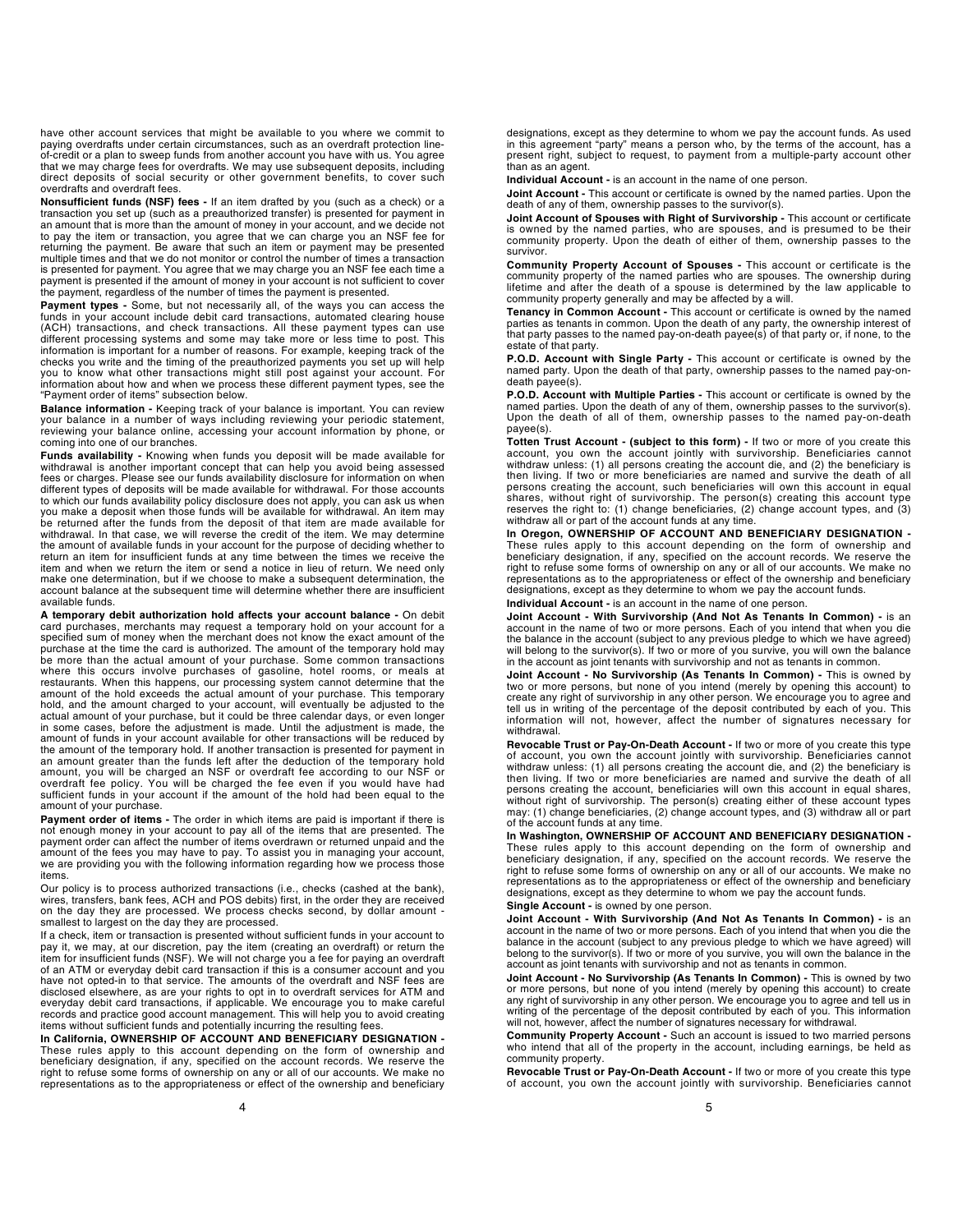withdraw unless: (1) all persons creating the account die, and (2) the beneficiary is then living. If two or more beneficiaries are named and survive the death of all persons creating the account, beneficiaries will own this account in equal shares, without right of survivorship. The person(s) creating either of these account types may: (1) change beneficiaries, (2) change account types, and (3) withdraw all or part of the account funds at any time.

STOP PAYMENTS - The rules in this section cover stopping payment of items such as checks and drafts. Rules for stopping payment of other types of transfers of funds, such as consumer electronic fund transfers, may be established by law or our policy. If we have not disclosed these rules to you elsewhere, you may ask us about those rules.

We may accept an order to stop payment on any item from any one of you. You must make any stop-payment order in the manner required by law and we must receive it in time to give us a reasonable opportunity to act on it before our stoppayment cutoff time. Because stop-payment orders are handled by computers, to be effective, your stop-payment order must precisely identify the number, date, and<br>amount of the item, and the payee. You may stop payment on any item drawn on<br>your account whether you sign the item or not. Generally, if you is given to us in writing it is effective for six months. Your order will lapse after that time if you do not renew the order in writing before the end of the six-month period. If the original stop-payment order was oral your stop-payment order will lapse after 14 calendar days if you do not confirm your order in writing within that time period. We are not obligated to notify you when a stop-payment order expires.

If you stop payment on an item and we incur any damages or expenses because of the stop payment, you agree to indemnify us for those damages or expenses, including attorneys' fees. You assign to us all rights against the payee or any other holder of the item. You agree to cooperate with us in any legal actions that we may take against such persons. You should be aware that anyone holding the item may be entitled to enforce payment against you despite the stop-payment order.

TELEPHONE TRANSFERS - A telephone transfer of funds from this account to another account with us, if otherwise arranged for or permitted, may be made by the<br>same persons and under the same conditions generally applicable to withdrawals<br>made in writing. Limitations on the number of telephonic tr account, if any, are described elsewhere.

AMENDMENTS AND TERMINATION - We may change any term of this agreement. Rules governing changes in interest rates are provided separately in the Truth-in-Savings disclosure or in another document. For other changes, we will give you reasonable notice in writing or by any other method permitted by law. We may also close this account at any time upon reasonable notice to you and tender of the account balance personally or by mail. Items presented for payment after the<br>account is closed may be dishonored. When you close your account, you are<br>responsible for leaving enough money in the account to cover any outsta in some cases such as when we cannot verify your identity or we suspect fraud, it<br>might be reasonable for us to give you notice after the change or account closure<br>becomes effective. For instance, if we suspect fraudulent your account, we might immediately freeze or close your account and then give you notice. If we have notified you of a change in any term of your account and you continue to have your account after the effective date of the change, you have agreed to the new term(s).

NOTICES - Any written notice you give us is effective when we actually receive it, and it must be given to us according to the specific delivery instructions provided elsewhere, if any. We must receive it in time to have a reasonable opportunity to act on it. If the notice is regarding a check or other item, you must give us sufficient information to be able to identify the check or item, including the precise check or item number, amount, date and payee. Written notice we give you is effective when it is deposited in the United States Mail with proper postage and addressed to your mailing address we have on file. Notice to any of you is notice to all of you.

In California, STATEMENTS - Statements are a valuable tool to help prevent fraudulent or mistaken transfers. Your statement will show the transactions that occurred in connection with your account during the statement period.

Your duty to report unauthorized signatures, alterations and forgeries - Your statement will provide sufficient information for you to reasonably identify the items paid (item number, amount, and date of payment). You should keep a record of each transaction as it is made so that when we give you the information in the statement, you will have a complete understanding of each transaction listed.

You have some responsibilities in connection with your statement. You must examine your statement with "reasonable promptness." Also, if you discover (or reasonably should have discovered) any unauthorized signatures or alterations, you must promptly notify us of the relevant facts. As between you and us, if you fail to do<br>either of these duties, you must bear the loss entirely yourself or share the loss with<br>us (we may have to share some of the loss if w contributed to the loss). The loss you might bear, in whole or part, could be not only with respect to items listed on the statement, but also other items with unauthorized signatures or alterations by the same wrongdoer. Of course, an attempt can be made to recover the loss from the thief, but this is often unsuccessful.

You agree that the time you have to examine your statement and report to us will depend on the circumstances, but you will not, in any circumstance, have a total of more than 30 days from when we first send or make the statement available to you.

You further agree that if you fail to report any unauthorized signatures, alterations or forgeries in your account within 60 days of when we first send or make the statement available, you cannot assert a claim against us on any items in that statement, and as between you and us the loss will be entirely yours. This 60-day

limitation is without regard to whether we exercised ordinary care. The limitation in this paragraph is in addition to those contained in the second paragraph of this section.

Contact us if you do not receive your regular statement. If this is a business account, you agree that you will have at least two people review your statements, notices, and returned checks, or in the alternative, the person who reviews these will be someone who does not have authority to transact business on the account.

Your duty to report other errors or problems - In addition to the Commercial Code and other state law, you agree there is a common law duty to promptly review your statement for errors in addition to unauthorized signatures, alterations or forgeries. Promptly reviewing your statement is valuable to both you and us because it can help identify, correct and prevent future mistakes.

In addition to your duty to review your statements for unauthorized signatures, alterations and forgeries, you agree to examine your statement with reasonable promptness for any other error or problem - such as an encoding error or an unexpected deposit amount. Also, if you receive or we make available either your items or images of your items, you must examine them for any unauthorized or<br>missing indorsements or any other problems. You agree that the time you have to<br>examine your statement and items and report to us will circumstances. However, this time period shall not exceed 60 days. Failure to examine your statement and items and report any errors to us within 60 days of when we first send or make the statement available precludes you from asserting a claim against us for any errors on items identified in that statement and as between you and us the loss will be entirely yours. If a good reason (such as a long trip or a hospital stay) kept you from telling us, we will extend the 60 day time period to report other errors.

**Errors relating to electronic fund transfers or substitute checks -** For<br>information on errors relating to electronic fund transfers (e.g., on-line, mobile, debit<br>card or ATM transactions) refer to your Electronic Fund Tr sections on consumer liability and error resolution. For information on errors relating to a substitute check you received, refer to your disclosure entitled Substitute Checks and Your Rights.

Duty to notify if statement not received - You agree to immediately notify us if you do not receive your statement by the date you normally expect to receive it. Not receiving your statement in a timely manner is a sign that there may be an issue with your account, such as possible fraud or identity theft.

In Oregon and Washington, STATEMENTS - Statements are a valuable tool to help prevent fraudulent or mistaken transfers. Your statement will show the transactions that occurred in connection with your account during the statement period.

Your duty to report unauthorized signatures, alterations and forgeries - Your statement will provide sufficient information for you to reasonably identify the items paid (item number, amount, and date of payment). You should keep a record of each transaction as it is made so that when we give you the information in the statement, you will have a complete understanding of each transaction listed.

You have some responsibilities in connection with your statement. You must examine your statement with "reasonable promptness." Also, if you discover (or reasonably should have discovered) any unauthorized signatures or alterations, you must promptly notify us of the relevant facts. As between you and us, if you fail to do either of these duties, you must bear the loss entirely yourself or share the loss with us (we may have to share some of the loss if we failed to use ordinary care and if we substantially contributed to the loss). The loss you might bear, in whole or part, could be not only with respect to items listed on the statement, but also other items with unauthorized signatures or alterations by the same wrongdoer. Of course, an attempt can be made to recover the loss from the thief, but this is often unsuccessful.

You agree that the time you have to examine your statement and report to us will depend on the circumstances, but you will not, in any circumstance, have a total of more than 30 days from when we first send or make the statement available to you.

You further agree that if you fail to report any unauthorized signatures, alterations or forgeries in your account within 60 days of when we first send or make the statement available, you cannot assert a claim against us on any items in that statement, and as between you and us the loss will be entirely yours. This 60-day limitation is without regard to whether we exercised ordinary care. The limitation in this paragraph is in addition to those contained in the second paragraph of this section.

Contact us if you do not receive your regular statement. If this is a business account, you agree that you will have at least two people review your statements, notices, and returned checks, or in the alternative, the person who reviews these will be someone who does not have authority to transact business on the account.

Your duty to report other errors or problems - In addition to the Commercial Code and other state law, you agree there is a common law duty to promptly review your statement for errors in addition to unauthorized signatures, alterations or forgeries. Promptly reviewing your statement is valuable to both you and us because it can help identify, correct and prevent future mistakes.

In addition to your duty to review your statements for unauthorized signatures, alterations and forgeries, you agree to examine your statement with reasonable promptness for any other error or problem - such as an encoding error or an unexpected deposit amount. Also, if you receive or we make available either your items or images of your items, you must examine them for any unauthorized or missing indorsements or any other problems. You agree that the time you have to<br>examine your statement and items and report to us will depend on the<br>circumstances. However, this time period shall not exceed 60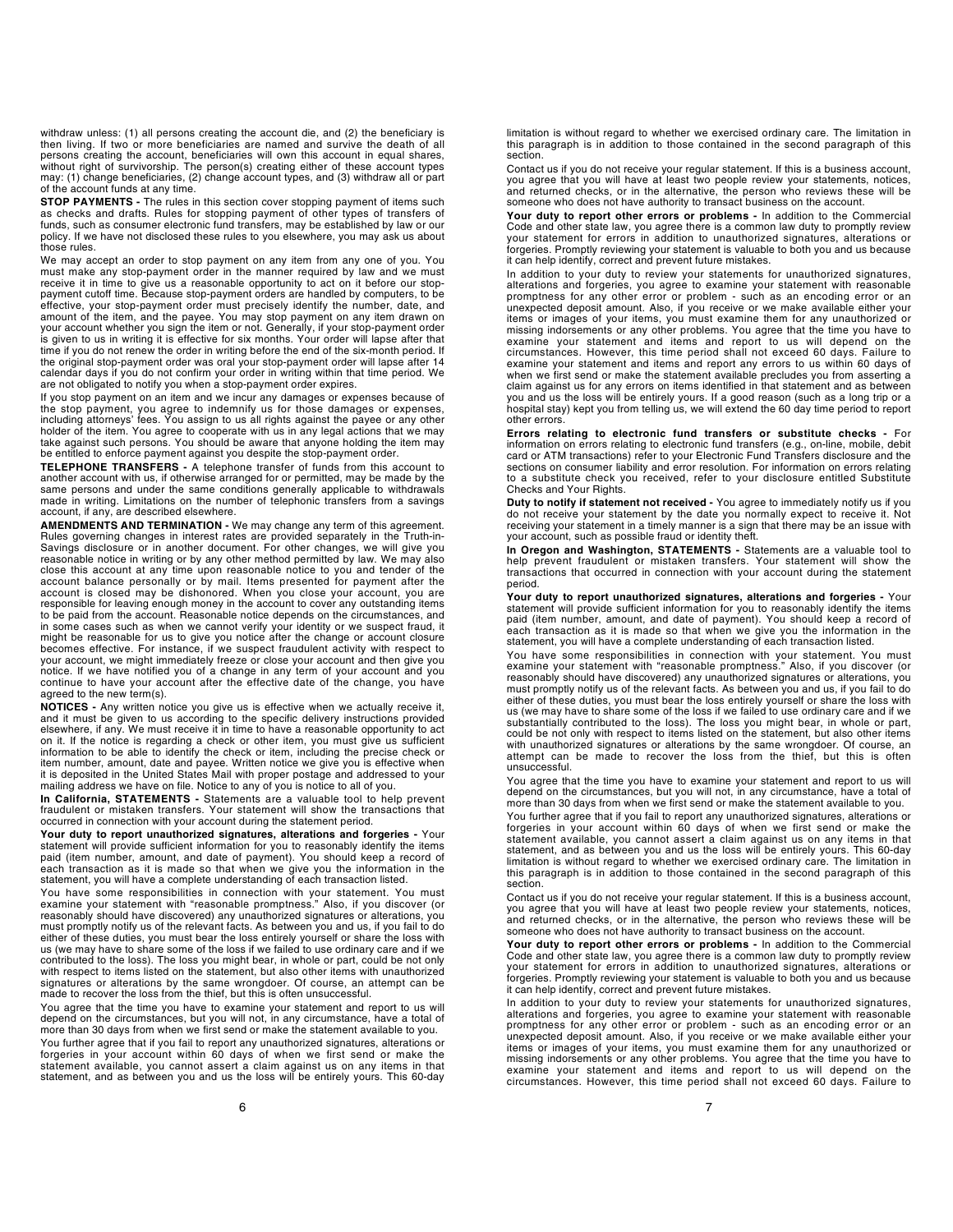examine your statement and items and report any errors to us within 60 days of when we first send or make the statement available precludes you from asserting a claim against us for any errors on items identified in that statement and as between you and us the loss will be entirely yours. If a good reason (such as a long trip or a hospital stay) kept you from telling us, we will extend the 60 day time period to report other errors.

Errors relating to electronic fund transfers or substitute checks - For information on errors relating to electronic fund transfers (e.g., on-line, mobile, debit card or ATM transactions) refer to your Electronic Fund Transfers disclosure and the sections on consumer liability and error resolution. For information on errors relating to a substitute check you received, refer to your disclosure entitled Substitute Checks and Your Rights.

Duty to notify if statement not received - You agree to immediately notify us if you do not receive your statement by the date you normally expect to receive it. Not receiving your statement in a timely manner is a sign that there may be an issue with your account, such as possible fraud or identity theft.

ACCOUNT TRANSFER - This account may not be transferred or assigned without our prior written consent.

**DIRECT DEPOSITS** - If we are required for any reason to reimburse the federal government for all or any portion of a benefit payment that was directly deposited<br>into your account, you authorize us to deduct the amount of government from the account or from any other account you have with us, without prior notice and at any time, except as prohibited by law. We may also use any other legal remedy to recover the amount of our liability.

TEMPORARY ACCOUNT AGREEMENT - If the account documentation indicates that this is a temporary account agreement, each person who signs to open the account or has authority to make withdrawals (except as indicated to the contrary) may transact business on this account. However, we may at some time in the future restrict or prohibit further use of this account if you fail to comply with the requirements we have imposed within a reasonable time.

In California, SETOFF - We may (without prior notice and when permitted by law)<br>set off the funds in this account against any due and payable debt any of you owe us now or in the future. The amount of the setoff may be further limited by applicable law. If this account is owned by one or more of you as individuals, we may set off<br>any funds in the account against a due and payable debt a partnership owes us now<br>or in the future, to the extent of your liability as a pa your debt arises from a promissory note, then the amount of the due and payable debt will be the full amount we have demanded, as entitled under the terms of the note, and this amount may include any portion of the balance for which we have properly accelerated the due date.

This right of setoff does not apply to this account if prohibited by law. For example, the right of setoff does not apply to this account if: (a) it is an Individual Retirement Account or similar tax-deferred account, or (b) the debt is created by a consumer credit transaction under a credit card plan (but this does not affect our rights under any consensual security interest), or (c) the debtor's right of withdrawal only arises in a representative capacity. We will not be liable for the dishonor of any check when the dishonor occurs because we set off a debt against this account. You agree to hold us harmless from any claim arising as a result of our exercise of our right of setoff.

In Oregon and Washington, SETOFF - We may (without prior notice and when<br>permitted by law) set off the funds in this account against any due and payable debt any of you owe us now or in the future. If this account is owned by one or more of you as individuals, we may set off any funds in the account against a due and payable debt a partnership owes us now or in the future, to the extent of your liability as a partner for the partnership debt. If your debt arises from a promissory note, then the amount of the due and payable debt will be the full amount we have demanded, as entitled under the terms of the note, and this amount may include any portion of the balance for which we have properly accelerated the due date.

This right of setoff does not apply to this account if prohibited by law. For example,<br>the right of setoff does not apply to this account if: (a) it is an Individual Retirement<br>Account or similar tax-deferred account, or ( credit transaction under a credit card plan (but this does not affect our rights under any consensual security interest), or (c) the debtor's right of withdrawal only arises in<br>a representative capacity. We will not be liable for the dishonor of any check when<br>the dishonor occurs because we set off a debt ag hold us harmless from any claim arising as a result of our exercise of our right of setoff.

RESTRICTIVE LEGENDS OR INDORSEMENTS - The automated processing of the large volume of checks we receive prevents us from inspecting or looking for restrictive legends, restrictive indorsements or other special instructions on every check. For this reason, we are not required to honor any restrictive legend or indorsement or other special instruction placed on checks you write unless we have agreed in writing to the restriction or instruction. Unless we have agreed in writing, we are not responsible for any losses, claims, damages, or expenses that result from your placement of these restrictions or instructions on your checks. Examples of restrictive legends placed on checks are "must be presented within 90 days" or<br>"not valid for more than \$1,000.00." The payee's signature accompanied by the<br>words "for deposit only" is an example of a restrictive indors

CHECK PROCESSING - We process items mechanically by relying solely on the information encoded in magnetic ink along the bottom of the items. This means that we do not individually examine all of your items to determine if the item is properly completed, signed and indorsed or to determine if it contains any information other than what is encoded in magnetic ink. You agree that we have exercised ordinary

care if our automated processing is consistent with general banking practice, even though we do not inspect each item. Because we do not inspect each item, if you write a check to multiple payees, we can properly pay the check regardless of the number of indorsements unless you notify us in writing that the check requires<br>multiple indorsements. We must receive the notice in time for us to have a<br>reasonable opportunity to act on it, and you must tell us the precis check, amount, check number and payee. We are not responsible for any unauthorized signature or alteration that would not be identified by a reasonable inspection of the item. Using an automated process helps us keep costs down for you and all account holders.

CHECK CASHING - We may charge a fee for anyone that does not have an account with us who is cashing a check, draft or other instrument written on your<br>account. We may also require reasonable identification to cash such a check, draft<br>or other instrument. We can decide what identification is circumstances and such identification may be documentary or physical and may include collecting a thumbprint or fingerprint.

**INDORSEMENTS** - We may accept for deposit any item payable to you or your<br>order, even if they are not indorsed by you. We may give cash back to any one of<br>you. We may supply any missing indorsement(s) for any item we acce or collection, and you warrant that all indorsements are genuine.

DEATH OR INCOMPETENCE - You agree to notify us promptly if any person with a right to withdraw funds from your account(s) dies or is adjudicated (determined by the appropriate official) incompetent. We may continue to honor your checks, items, and instructions until: (a) we know of your death or adjudication of incompetence, and (b) we have had a reasonable opportunity to act on that knowledge. You agree<br>that we may pay or certify checks drawn on or before the date of death or<br>adjudication of incompetence for up to ten (10) days after your dea of incompetence unless ordered to stop payment by someone claiming an interest in the account.

FIDUCIARY ACCOUNTS - Accounts may be opened by a person acting in a fiduciary capacity. A fiduciary is someone who is appointed to act on behalf of and for the benefit of another. We are not responsible for the actions of including the misuse of funds. This account may be opened and maintained by a person or persons named as a trustee under a written trust agreement, or as executors, administrators, or conservators under court orders. You understand that by merely opening such an account, we are not acting in the capacity of a trustee in connection with the trust nor do we undertake any obligation to monitor or enforce the terms of the trust or letters.

CREDIT VERIFICATION - You agree that we may verify credit and employment history by any necessary means, including preparation of a credit report by a credit reporting agency.

**LEGAL ACTIONS AFFECTING YOUR ACCOUNT** - If we are served with a subpoena, restraining order, writ of attachment or execution, levy, garnishment, search warrant, or similar order relating to your account (termed "legal act section), we will comply with that legal action. Or, in our discretion, we may freeze the assets in the account and not allow any payments out of the account until a final court<br>determination regarding the legal action. We may do these things even if the legal<br>action involves less than all of you. In these case if there are insufficient funds to pay your items because we have withdrawn funds from your account or in any way restricted access to your funds in accordance with<br>the legal action. Any fees or expenses we incur in responding to any legal action<br>(including, without limitation, attorneys' fees and our i elsewhere may specify additional fees that we may charge for certain legal actions. ACCOUNT SECURITY -

Duty to protect account information and methods of access - It is your responsibility to protect the account number(s) and access device(s) (e.g., an ATM<br>card, point-of-sale card and/or PIN) for your account(s). Do not discuss, compare, or<br>share information about your account number(s) or acc unless you are willing to give them full use of your money. Checks and electronic withdrawals are processed by automated methods, and anyone who obtains your account number or access device could use it to withdraw money from your account, with or without your permission.

**Positive pay and other fraud prevention services** - Except for consumer<br>electronic fund transfers subject to Regulation E, you agree that if we offer you<br>services appropriate for your account to help identify and limit fr unauthorized transactions against your account, and you reject those services, you will be responsible for any fraudulent or unauthorized transactions which could have been prevented by the services we offered. You will not be responsible for such transactions if we acted in bad faith or to the extent our negligence contributed to the<br>loss. Such services include positive pay or commercially reasonable security<br>procedures. The positive pay service can help d appropriate for account holders that issue: a high volume of checks, a lot of checks to the general public, or checks for large dollar amounts.

**Account numbers -** Thieves can encode your account number on a check which<br>looks and functions like an authorized check and can be used to withdraw money<br>from your account. Your account number can also be used to issue a telecheck, preauthorized draft or demand draft) is a draft or check that can be used to withdraw money from your account. Unlike a typical check or draft, however, a<br>remotely created check is not issued by the paying bank and does not contain the<br>signature of the account owner (or a signature purported to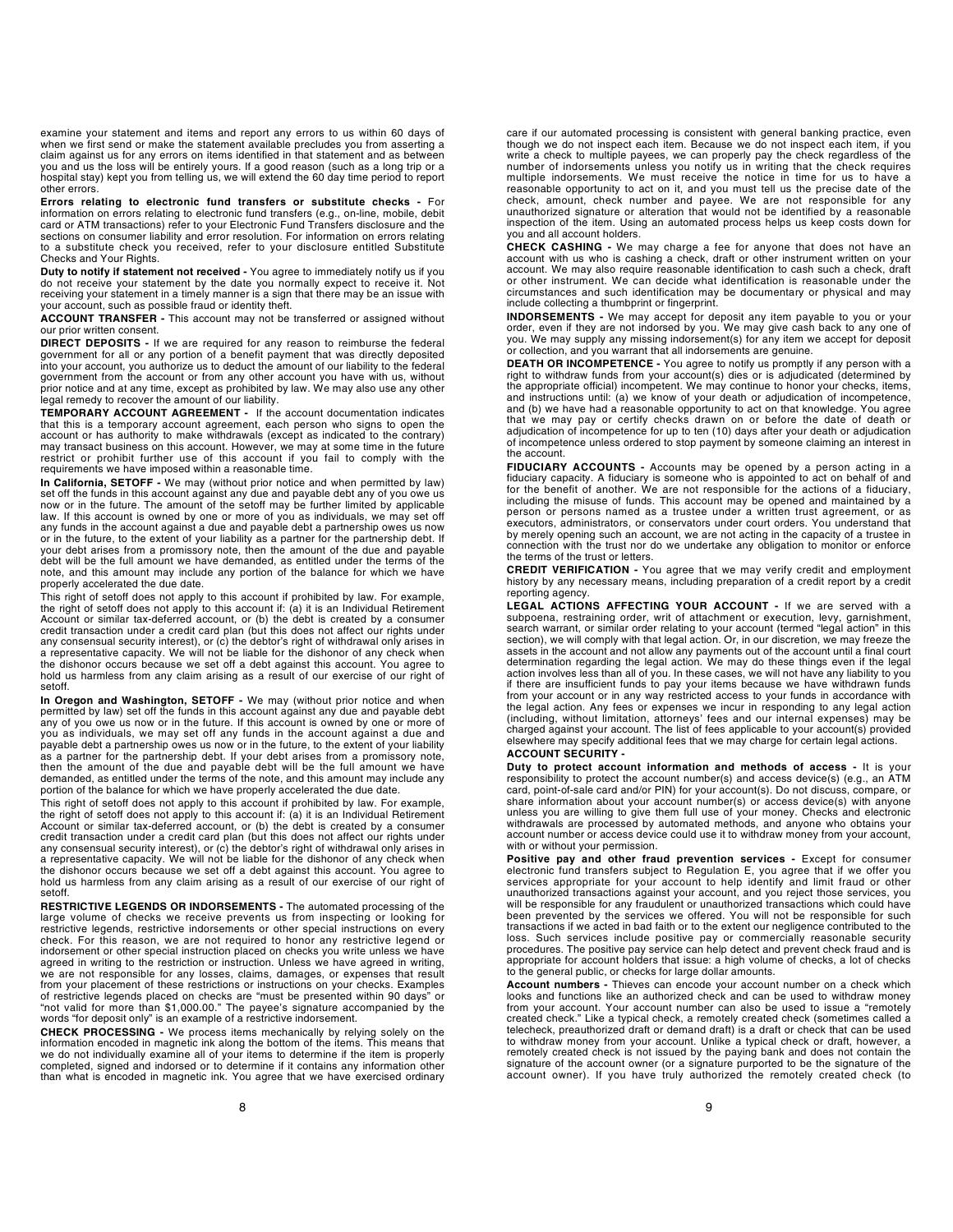purchase a service or merchandise, for example), it is properly payable. But it can be risky to authorize a remotely created check. A swindler could issue a remotely created check in an amount greater than you authorized, or issue additional remotely created checks that you have not authorized. We will not know if the withdrawal is unauthorized or in an amount greater than the amount you have authorized. Payment can be made from your account even though you did not contact us directly and order the payment.

Access devices - If you furnish your access device and grant actual authority to make transfers to someone who then exceeds that authority, you will be liable for the transfers unless we have been notified that transfers by that person are no longer authorized. Please review the additional information you have received or will receive regarding transfers by access device.

Blank checks - You must also take precaution in safeguarding your blank checks. Notify us at once if you think your blank checks have been lost or stolen. As between you and us, if you are negligent in safeguarding your checks, you must<br>bear the loss entirely yourself, or share the loss with us if we failed to use ordinary<br>care which substantially contributes to the loss.

TELEPHONIC INSTRUCTIONS - Unless required by law or we have agreed otherwise in writing, we are not required to act upon instructions you give us via facsimile transmission or leave by voice mail or on a telephone answering machine.

CLAIM OF LOSS - The following rules do not apply to a transaction or claim related to a consumer electronic fund transfer governed by Regulation E (e.g., an everyday consumer debit card or ATM transaction). The error resolution procedures for<br>consumer electronic fund transfers can be found in our initial Regulation E<br>disclosure titled, "Electronic Fund Transfers." For other transaction claim a credit or refund because of a forgery, alteration, or any other unauthorized withdrawal, you agree to cooperate with us in the investigation of the loss, including giving us an affidavit containing whatever reasonable information we require concerning your account, the transaction, and the circumstances surrounding the loss. You will notify law enforcement authorities of any criminal act related to the claim of lost, missing, or stolen checks or unauthorized withdrawals. We will have a reasonable period of time to investigate the facts and circumstances surrounding any claim of loss. Unless we have acted in bad faith, we will not be liable for special or consequential damages, including loss of profits or opportunity, or for attorneys' fees incurred by you.

You agree that you will not waive any rights you have to recover your loss against anyone who is obligated to repay, insure, or otherwise reimburse you for your loss. You will pursue your rights or, at our option, assign them to us so that we may pursue them. Our liability will be reduced by the amount you recover or are entitled to recover from these other sources.

EARLY WITHDRAWAL PENALTIES (and involuntary withdrawals) - We may impose early withdrawal penalties on a withdrawal from a time account even if you don't initiate the withdrawal. For instance, the early withdrawal penalty may be imposed if the withdrawal is caused by our setoff against funds in the account or as a result of an attachment or other legal process. We may close your account and impose the early withdrawal penalty on the entire account balance in the event of a partial early withdrawal. See your notice of penalty for early withdrawals for additional information.

ADDRESS OR NAME CHANGES - You are responsible for notifying us of any change in your address or your name. Unless we agree otherwise, change of address or name must be made in writing by at least one of the account holders. Informing us of your address or name change on a check reorder form is not sufficient. We will attempt to communicate with you only by use of the most recent address you have provided to us. If provided elsewhere, we may impose a service fee if we attempt to locate you.

RESOLVING ACCOUNT DISPUTES - We may place an administrative hold on the funds in your account (refuse payment or withdrawal of the funds) if it becomes<br>subject to a claim adverse to (1) your own interest; (2) others claiming an interest as<br>survivors or beneficiaries of your account; or (3) a c The hold may be placed for such period of time as we believe reasonably necessary to allow a legal proceeding to determine the merits of the claim or until we receive evidence satisfactory to us that the dispute has been resolved. We will not be liable for any items that are dishonored as a consequence of placing a hold on funds in your account for these reasons.

ACH AND WIRE TRANSFERS - This agreement is subject to Article 4A of the Uniform Commercial Code - Fund Transfers as adopted in the state in which you<br>have your account with us. If you originate a fund transfer and you identify by name<br>and number a beneficiary financial institution, an intermed a beneficiary, we and every receiving or beneficiary financial institution may rely on the identifying number to make payment. We may rely on the number even if it<br>identifies a financial institution, person or account other than the one named. You<br>agree to be bound by automated clearing house association rul provide, among other things, that payments made to you, or originated by you, are provisional until final settlement is made through a Federal Reserve Bank or payment is otherwise made as provided in Article 4A-403(a) of the Uniform Commercial Code. If we do not receive such payment, we are entitled to a refund from you in the amount credited to your account and the party originating such payment will not be considered to have paid the amount so credited. Credit entries may be made by ACH. If we receive a payment order to credit an account you have with us by wire or ACH, we are not required to give you any notice of the payment order or credit.

PLEDGES - Each owner of this account may pledge all or any part of the funds in it for any purpose to which we agree. Any pledge of this account must first be satisfied

before the rights of any surviving account owner or account beneficiary become effective. For example, if an account has two owners and one of the owners pledges the account (i.e., uses it to secure a debt) and then dies, (1) the surviving owner's rights in this account do not take effect until the debt has been satisfied, and (2) the debt may be satisfied with the funds in this account.

POWER OF ATTORNEY - You may wish to appoint an agent to conduct<br>transactions on your behalf. (We, however, have no duty or agreement whatsoever to monitor or insure that the acts of the agent are for your benefit.) This may be done by allowing your agent to sign in that capacity on the signature card or by separate form, such as a power of attorney. A power of attorney continues until your death or the death of the person given the power. If the power of attorney is not "durable," it is revoked when you become incompetent. We may continue to honor the transactions of the agent until: (a) we have received written notice or have actual knowledge of the termination of the authority or the death of an owner, and (b) we have had a reasonable opportunity to act on that notice or knowledge. You agree not to hold us responsible for any loss or damage you may incur as a result of our following instructions given by an agent acting under a valid power of attorney.

STALE-DATED CHECKS - We are not obligated to, but may at our option, pay a check, other than a certified check, presented for payment more than six months after its date. If you do not want us to pay a stale-dated check, you must place a stop-payment order on the check in the manner we have described elsewhere.

FDIC INSURANCE - Funds in your account(s) with us are insured by the Federal<br>Deposit Insurance Corporation (FDIC) and backed by the full faith and credit of the United States. The amount of insurance coverage you have depends on the number of accounts you have with us that are of different "ownership." An individual account<br>is one unique form of "ownership"; a joint account, a pay-on-death account, and a<br>self directed qualified retirement account (e.g., an I up to \$250,000. (An IRA is a self directed qualified retirement account as is any account where the owner decides where and how to invest the balance.) Funds are insured to \$250,000 per depositor for the total of funds combined in all of your other insured accounts with us. If you want a more detailed explanation or additional information, you may ask us or contact the FDIC. You can also visit the FDIC website at www.fdic.gov and click on the Deposit Insurance link. The link includes detailed contact information as well as a deposit insurance estimator.

UNCLAIMED PROPERTY - The law establishes procedures under which unclaimed property must be surrendered to the state. (We may have our own rules regarding dormant accounts, and if we charge a fee for dormant accounts it will be disclosed to you elsewhere.) Generally, the funds in your account are considered unclaimed if you have not had any activity or communication with us regarding your account over a period of years. Ask us if you want further information about the period of time or type of activity that will prevent your account from being unclaimed. If your funds are<br>surrendered to the state, you may be able to reclaim them, but your claim must be<br>presented to the state. Once your funds are surrende liability or responsibility with respect to the funds.

UTMA ACCOUNTS - Under the Uniform Transfers to Minors Act, the funds in the account are owned by the child who has unconditional use of the account when he or she reaches the age of majority. Before that time, the account may be accessed only by the custodian (or successor custodian), and the funds must be used for the benefit of the child. We, however, have no duty or agreement whatsoever to monitor or insure that the acts of the custodian (or successor custodian) are for the child's benefit. We are not responsible to monitor age or eligibility for an UTMA account, even though our records may include the minor's date of birth. It is the custodian's responsibility to properly distribute the funds in the account upon the minor's death or attainment of the age of majority. For this type of account, the child's SSN/TIN is used for the Backup Withholding Certification.

**CASH TRANSACTION REPORTING -** To help law enforcement agencies detect illegal activities, the law requires all financial institutions to gather and report information on some types of cash transactions. If the information complete the report is not provided, we are required to refuse to handle the transaction. If you have any questions regarding these rules, the U.S. Treasury Financial Crimes Enforcement Network (FinCEN) maintains a frequently asked questions (FAQ) document online. The FAQ also includes additional information for contacting FinCEN.

BACKUP WITHHOLDING/TIN CERTIFICATION - Federal tax law requires us to report interest payments we make to you of \$10 or more in a year, and to include your taxpayer identification number (TIN) on the report (the taxpayer identification number is your social security number if you are an individual). Interest includes dividends, interest and bonus payments for purposes of this rule. Therefore, we require you to provide us with your TIN and to certify that it is correct. In some circumstances, federal law requires us to withhold and pay to the IRS a percentage of the interest that is earned on funds in your accounts. This is known as backup withholding. We will not have to withhold interest payments when you open your account if you certify your TIN and certify that you are not subject to backup withholding due to underreporting of interest. (There are special rules if you do not<br>have a TIN but have applied for one, if you are a foreign person, or if you are<br>exempt from the reporting requirements.) We may subseque begin backup withholding if the IRS informs us that you supplied an incorrect TIN or that you underreported your interest income.

LOST, DESTROYED, OR STOLEN CERTIFIED, CASHIER'S, OR TELLER'S<br>CHECKS - Under some circumstances you may be able to assert a claim for the<br>amount of a lost, destroyed, or stolen certified, cashier's or teller's check. To ass the claim: (a) you must be the remitter (or drawer of a certified check) or payee of the check, (b) we must receive notice from you describing the check with reasonable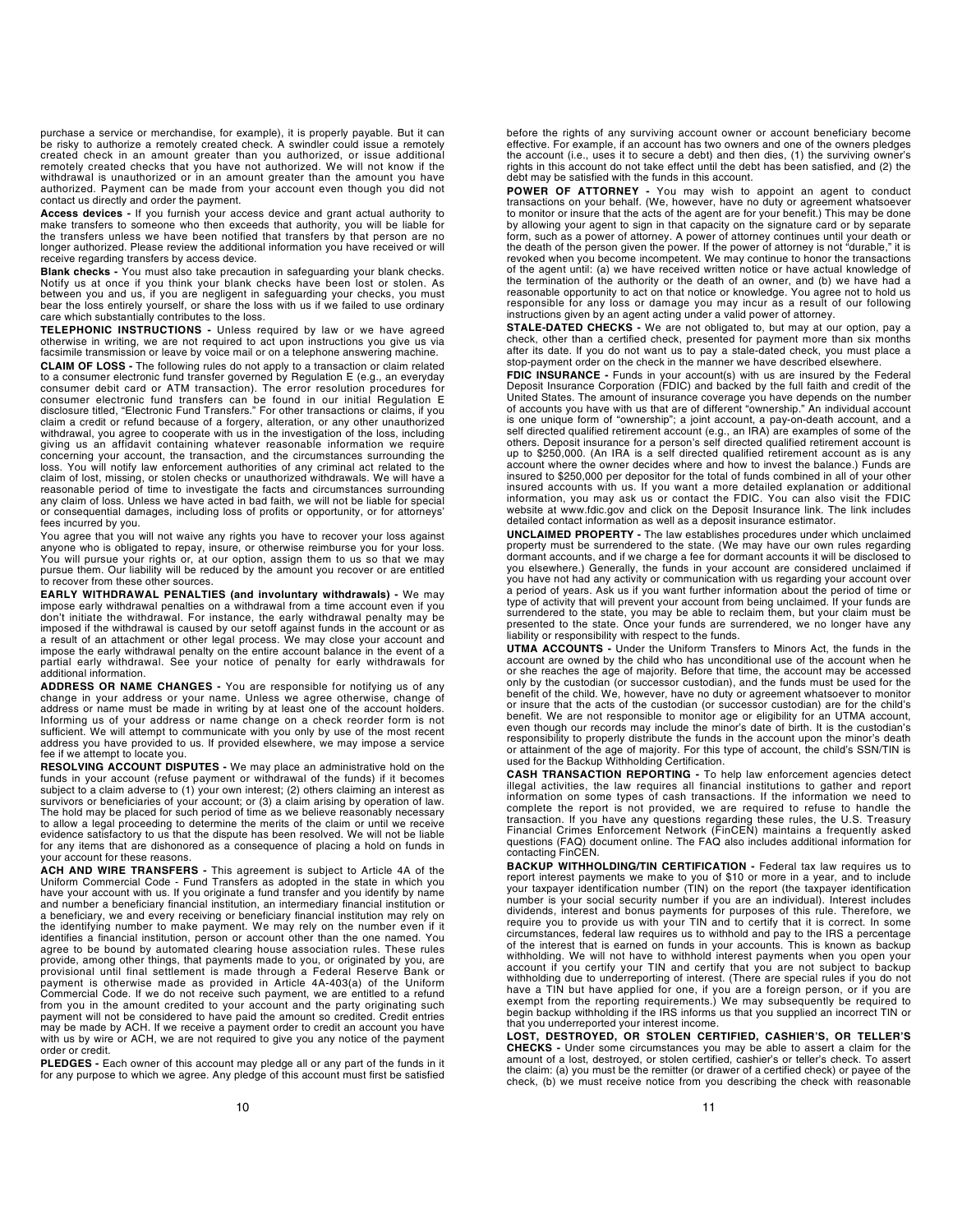certainty and asking for payment of the amount of the check, (c) we must receive the notice in time for us to have a reasonable opportunity to act on it, and (d) you must give us a declaration (in a form we require) of your loss with respect to the check. You can ask us for a declaration form. Even if all of these conditions are met, your<br>claim may not be immediately enforceable. We may pay the check until the ninetieth<br>day after the date of the check (or date of acceptance your claim is not enforceable until the ninetieth day after the date of the check or date of acceptance, and the conditions listed above have been met. If we have not already paid the check, on the day your claim is enforceable we become obligated to pay you the amount of the check. We will pay you in cash or issue another certified check.

At our option, we may pay you the amount of the check before your claim becomes enforceable. However, we will require you to agree to indemnify us for any losses we might suffer. This means that if the check is presented after we pay your claim, and we pay the check, you are responsible to cover our losses. We may require you to provide a surety bond to assure that you can pay us if we suffer a loss.

**CHANGING ACCOUNT PRODUCTS** - We may change your account to another product offered by us at any time by giving you notice that your account will be changed to another product on a specified date. If your account is a time the change will not occur before the next maturity date of your account. If you do not close your account before the date specified in the notice, we may change your account to that other product on the date specified in the notice.

TRANSACTIONS BY MAIL - You may deposit checks or drafts by mail. You should indorse the item being sent through the mail with the words "For Deposit Only" and should include your correct account number underneath to ensure the item is credited to the correct account. You should use the pre-encoded deposit slips found<br>in your checkbook. If you do not use your deposit slip or provide us with instructions<br>indicating how or where the item should be credited or any loan balance you have with us or we may return the item to you. Receipts for such transactions will be mailed to you only if a self-addressed stamped envelope is provided. Following your deposit, examine your statement carefully or call us to ensure that we received the item. Do not send cash through the mail for deposit.

CHECK STORAGE AND COPIES - You agree that you will not receive your canceled checks. We will store your canceled checks or copies of them for a reasonable retention period. You may request copies from us in the manner we require.

TRUNCATION, SUBSTITUTE CHECKS, AND OTHER CHECK IMAGES - If you truncate an original check and create a substitute check, or other paper or electronic image of the original check, you warrant that no one will be asked to make payment on the original check, a substitute check or any other electronic or paper image, if the payment obligation relating to the original check has already been paid. You also<br>warrant that any substitute check you create conforms to the legal requirements and<br>generally accepted specifications for substitute checks. original check in conformance with our internal policy for retaining original checks. You agree to indemnify us for any loss we may incur as a result of any truncated check transaction you initiate. We can refuse to accept substitute checks that have not previously been warranted by a bank or other financial institution in conformance with the Check 21 Act. Unless specifically stated in a separate agreement between you and us, we do not have to accept any other electronic or paper image of an original check.

REMOTELY CREATED CHECKS - Like any standard check or draft, a remotely created check (sometimes called a telecheck, preauthorized draft) is a check or draft that can be used to withdraw money from an account. Unlike a<br>typical check or draft, however, a remotely created check is not issued by the paying<br>bank and does not contain the signature of the account purported to be the signature of the account owner). In place of a signature, the check usually has a statement that the owner authorized the check or has the owner's name typed or printed on the signature line.

You warrant and agree to the following for every remotely created check we receive from you for deposit or collection: (1) you have received express and verifiable authorization to create the check in the amount and to the payee that appears on the check; (2) you will maintain proof of the authorization for at least 2 years from the date of the authorization, and supply us the proof if we ask; and (3) if a check is returned you owe us the amount of the check, regardless of when the check is<br>returned. We may take funds from your account to pay the amount you owe us, and<br>if there are insufficient funds in your account, you still owe us

INTERNATIONAL ACH TRANSACTIONS - Financial institutions are required by law to scrutinize or verify any international ACH transaction (IAT) that they receive against the Specially Designated Nationals (SDN) list of the Office of Foreign Assets Control (OFAC). This action may, from time to time, cause us to temporarily suspend processing of an IAT and potentially affect the settlement and/or availability of such payments.

FUNDS TRANSFERS - The terms used in this section have the meaning given to them in Article 4A of the Uniform Commercial Code - Funds Transfers (UCC 4A). This section will generally not apply to you if you are a consumer. However, even if<br>you are a consumer, this section will apply to that part of any funds transfer that is<br>conducted by Fedwire. This section is subject to U which you have your deposit with us. This agreement is also subject to all clearing house association rules, rules of the Board of Governors of the Federal Reserve<br>System and their operating circulars. If any part of this agreement is determined to<br>be unenforceable, the rest of the agreement remains effec controls funds transfers unless supplemented or amended in a separate written agreement signed by us. This agreement does not apply to a funds transfer if any<br>part of the transfer is governed by the Electronic Fund Transfer Act of 1978 (EFTA),<br>except this agreement does apply to a funds transfer tha defined in EFTA unless the remittance transfer is an electronic fund transfer as defined in EFTA.

Funds transfer - A funds transfer is the transaction or series of transactions that begin with the originator's payment order, made for the purpose of making payment to the beneficiary of the order. A funds transfer is completed by the acceptance by the beneficiary's bank of a payment order for the benefit of the beneficiary of the originator's order. You may give us a payment order orally, electronically, or in writing, but your order cannot state any condition to payment to the beneficiary other than the time of payment. Credit entries may be made by ACH.

Authorized account - An authorized account is a deposit account you have with us that you have designated as a source of payment of payment orders you issue to us. If you have not designated an authorized account, any account you have with us is an authorized account to the extent that payment of the payment order is not inconsistent with the use of the account.

Acceptance of your payment order - We are not obligated to accept any payment order that you give us, although we normally will accept your payment order if you have a withdrawable credit in an authorized account sufficient to cover the order. If we do not execute your payment order, but give you notice of our rejection of your payment order after the execution date or give you no notice, we are not liable to pay you as restitution any interest on a withdrawable credit in a non-interest-bearing account.

Cutoff time - If we do not receive your payment order or communication canceling or amending a payment order before our cutoff time on a funds transfer day for that type of order or communication, the order or communication will be deemed to be received at the opening of our next funds transfer business day.

**Payment of your order -** If we accept a payment order you give us, we may receive<br>payment by automatically deducting from any authorized account the amount of the payment order plus the amount of any expenses and charges for our services in execution of your payment order. We are entitled to payment on the payment or execution date. Unless your payment order specifies otherwise, the payment or execution date is the funds transfer date we receive the payment order. The funds transfer is completed upon acceptance by the beneficiary's bank. Your obligation to pay your payment order is excused if the funds transfer is not completed, but you are still responsible to pay us any expenses and charges for our services. However, if you told us to route the funds transfer through an intermediate bank, and we are unable to obtain a refund because the intermediate bank that you designated has suspended payments, then you are still obligated to pay us for the payment order. You will not be entitled to interest on any refund you receive because the beneficiary's bank does not accept the payment order.

Security procedure - As described more fully in a separate writing, the authenticity of a payment order or communication canceling or amending a payment order issued in your name as sender may be verified by a security procedure. You affirm that you have no circumstances which are relevant to the determination of a commercially reasonable security procedure unless those circumstances are expressly contained in a separate writing signed by us. You may choose from one or more security procedures that we have developed, or you may develop your own<br>security procedure if it is acceptable to us. If you refuse a commercially reasonable<br>security procedure that we have offered you, you agree that any payment order issued in your name, whether or not authorized, that we accept in good faith and in compliance with the security procedure you have chosen.

Duty to report unauthorized or erroneous payment - You must exercise ordinary care to determine that all payment orders or amendments to payment orders that we accept that are issued in your name are authorized, enforceable, in the correct amount, to the correct beneficiary, and not otherwise erroneous. If you discover (or with reasonable care should have discovered) an unauthorized, unenforceable, or erroneously executed payment order or amendment, you must exercise ordinary care to notify us of the relevant facts. The time you have to notify us will depend on the circumstances, but that time will not in any circumstance exceed 14 days from when you are notified of our acceptance or execution of the payment order or amendment or that your account was debited with respect to the order or amendment. If you do not provide us with timely notice you will not be entitled to interest on any refundable amount. If we can prove that you failed to perform either of these duties with respect to an erroneous payment and that we incurred a loss as a result of the failure, you are liable to us for the amount of the loss not exceeding the amount of your order.

**Identifying number -** If your payment order identifies an intermediate bank,<br>beneficiary bank, or beneficiary by name and number, we and every receiving or<br>beneficiary bank may rely upon the identifying number rather than payment, even if the number identifies an intermediate bank or person different than the bank or beneficiary identified by name. Neither we nor any receiving or beneficiary bank have any responsibility to determine whether the name and identifying number refer to the same financial institution or person.

Record of oral or telephone orders - You agree that we may, if we choose, record any oral or telephone payment order or communication of amendment or cancelation.

Notice of credit - If we receive a payment order to credit an account you have with us, we are not required to provide you with any notice of the payment order or the credit.

Provisional credit - You agree to be bound by the automated clearing house association operating rules that provide that payments made to you or originated by you by funds transfer through the automated clearing house system are provisional until final settlement is made through a Federal Reserve Bank or otherwise payment is made as provided in Article 4A-403(a) of the Uniform Commercial Code.

Refund of credit - You agree that if we do not receive payment of an amount credited to your account, we are entitled to a refund from you in the amount credited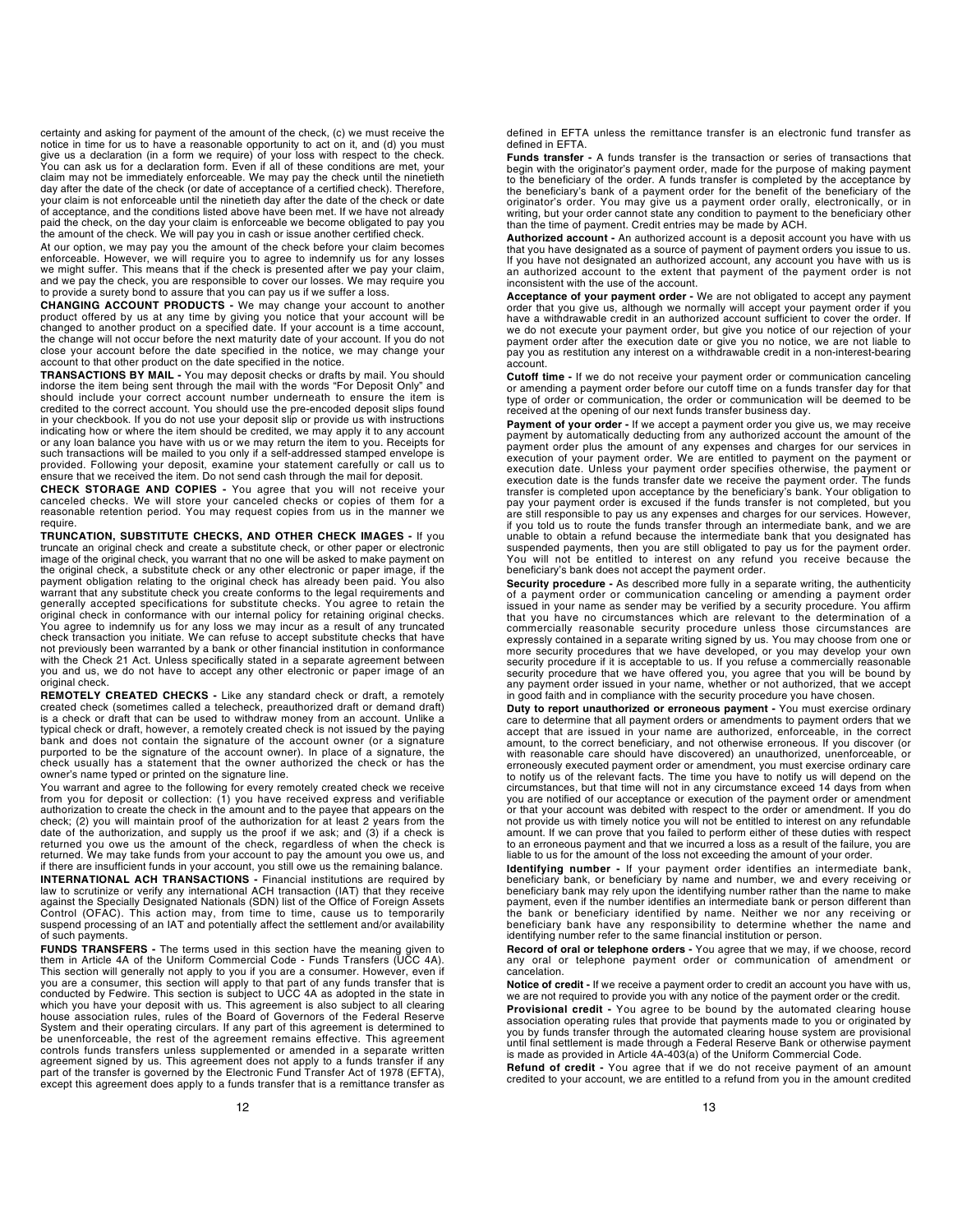and the party originating such payment will not be considered to have paid the amount so credited.

Amendment of funds transfer agreement - From time to time we may amend any term of this agreement by giving you reasonable notice in writing. We may give notice to anyone who is authorized to send payment orders to us in your name, or to anyone who is authorized to accept service.

Cancelation or amendment of payment order - You may cancel or amend a payment order you give us only if we receive the communication of cancelation or amendment before our cutoff time and in time to have a reasonable opportunity to act on it before we accept the payment order. The communication of cancelation or amendment must be presented in conformity with the same security procedure that has been agreed to for payment orders.

Intermediaries - We are not liable for the actions of any intermediary, regardless of whether or not we selected the intermediary. We are not responsible for acts of God, outside agencies, or nonsalaried agents.

**Limit on liability -** You waive any claim you may have against us for consequential<br>or special damages, including loss of profit arising out of a payment order or funds transfer, unless this waiver is prohibited by law. We are not responsible for attorney fees you might incur due to erroneous execution of payment order.

Erroneous execution - If we receive an order to pay you, and we erroneously pay you more than the amount of the payment order, we are entitled to recover from you<br>the amount in excess of the amount of the payment order, regardless of whether you<br>may have some claim to the excess amount against the ori

Objection to payment - If we give you a notice that reasonably identifies a payment order issued in your name as sender that we have accepted and received payment for, you cannot claim that we are not entitled to retain the payment unless you notify us of your objection to the payment within one year of our notice to you.

### —————————————— **ELECTRONIC FUND TRANSFERS YOUR RIGHTS AND RESPONSIBILITIES**

Indicated below are types of Electronic Fund Transfers we are capable of handling, some of which may not apply to your account. Please read this disclosure carefully because it tells you your rights and obligations for the transactions listed. You should keep this notice for future reference.

Electronic Fund Transfers Initiated By Third Parties. You may authorize a third party to initiate electronic fund transfers between your account and the third party's account. These transfers to make or receive payment may be one-time occurrences or may recur as directed by you. These transfers may use the Automated Clearing House (ACH) or other payments network. Your authorization to the third party to make these transfers can occur in a number of ways. For example, your authorization to convert a check to an electronic fund transfer or to electronically pay a returned check charge can occur when a merchant provides you with notice and you go forward with the transaction (typically, at the point of purchase, a merchant will post a sign and print the notice on a receipt). In all cases, these third party transfers will require you to provide the third party with your account number and bank information. This information can be found on your check as well as on a deposit or withdrawal slip. Thus, you should only provide your bank and account information (whether over the phone, the Internet, or via some other method) to trusted third parties whom you have authorized to initiate these electronic fund transfers. Examples of these transfers include, but are not limited to:

- Preauthorized credits. You may make arrangements for certain direct deposits to be accepted into your checking or savings account(s).
- Preauthorized payments. You may make arrangements to pay certain recurring bills from your checking or savings account(s).
- Electronic check conversion. You may authorize a merchant or other payee to make a one-time electronic payment from your checking account using information from your check to pay for purchases or pay bills.
- Electronic returned check charge. You may authorize a merchant or other payee to initiate an electronic funds transfer to collect a charge in the event a check is returned for insufficient funds.

Telephone Transfers - types of transfers - You may access your account by telephone at 833-OUR-HERO (833-687-4376) using your personal identification number, a touch tone phone, and your account numbers, to:

- transfer funds from checking to checking
- transfer funds from checking to savings
- transfer funds from savings to checking
- transfer funds from savings to savings
- get information about:
	- the account balance of checking account(s)
	- the account balance of savings account(s)

**ATM/Debit Card ATM Transfers - types of transfers and dollar limitations -** You<br>may access your account(s) by ATM using your ATM/Debit Card and personal identification number, to:

- make deposits to checking or savings account(s) with an ATM/debit card at Beneficial State Bank ATMs only
- get cash withdrawals from checking or savings account(s) with an ATM/debit card
	- you may withdraw no more than \$500.00 per day
- transfer funds from savings to checking account(s) with an ATM/debit card
- transfer funds from checking to savings account(s) with an ATM/debit card
- get information about:
- the account balance of your checking or savings account(s) • with an ATM/debit card
- Some of these services may not be available at all terminals.

Types of ATM/Debit Card Point-of-Sale Transactions - You may access your checking account(s) to purchase goods (in person, online, or by phone), pay for services (in person, online, or by phone), get cash from a merchant, if the merchant permits, or from a participating financial institution and do anything that a participating merchant will accept.

Point-of-Sale Transactions - dollar limitations - Using your card:

• you may not exceed \$1,500.00 in transactions per day (signature based),  $$1,000.00$  per day (PIN based)

Currency Conversion and International Transactions. When you use your Visa®-branded ATM/Debit Card at a merchant that settles in currency other than US dollars, the charge will be converted into the US dollar amount. The currency conversion rate used to determine the transaction amount in US dollars is either a rate selected by Visa from the range of rates available in wholesale currency markets for the applicable central processing date, which rate may vary from the rate Visa itself receives, or the government-mandated rate in effect for the applicable central processing date. The conversion rate in effect on the processing date may differ from the rate in effect on the transaction date or posting date.

Visa USA charges us a 1% International Service Assessment on all international transactions regardless of whether there is a currency conversion. We pass this international transaction fee on to you. An international transaction is a transaction where the issuer of the card used is not located in the transaction country. This means an international transaction can occur even though the transaction is made when you are not in a foreign country. For example, a transaction made online with a foreign merchant is an international transaction even though made while you are physically in the United States.

Computer Transfers - types of transfers - You may access your account(s) by computer through the internet by logging onto our website at www.beneficialstate.com and using your password and login ID, to:

- transfer funds from checking to checking
- transfer funds from checking to savings
- transfer funds from savings to checking
- transfer funds from savings to savings
- make payments from checking or savings to loan account(s) with us
- get information about:
	- the account balance of checking or savings account(s)
	- loan account(s) information

Mobile Banking Transfers - types of transfers - You may access your account(s) by logging into the mobile banking application and using your password and login ID, to:

- transfer funds from checking to checking
- transfer funds from checking to savings
- transfer funds from savings to checking
- transfer funds from savings to savings
- make payments from checking or savings to loan account(s) with us
- get information about:
- the account balance of checking or savings account(s)
- make mobile deposits

You may be charged access fees by your cell phone provider based on your individual plan. Web access is needed to use this service. Check with your cell phone provider for details on specific fees and charges.

#### FEES

- We do not charge for direct deposits to any type of account.
- We do not charge for preauthorized payments from any type of account.
- Your account will not be charged by Beneficial State Bank for ATM transactions processed at participating STAR and MoneyPass Network ATMs.
- A Foreign ATM Fee of \$2.50 will be charged at any non Beneficial State Bank or non-participating STAR or MoneyPass Network ATMs.
- For a list of participating ATMs, please visit our website at, www.beneficialstate.com
- Your account will not be charged by Beneficial State Bank for ATM transactions processed at participating STAR, MoneyPass, and Shazam Network ATMs.
- A Foreign ATM fee of \$2.50 will be charged at any non Beneficial State Bank or non-participating STAR, MoneyPass, and Shazam Network ATMs.

Except as indicated elsewhere, we do not charge for these electronic fund transfers.

ATM Operator/Network Fees. When you use an ATM not owned by us, you may be charged a fee by the ATM operator or any network used (and you may be charged a fee for a balance inquiry even if you do not complete a fund transfer).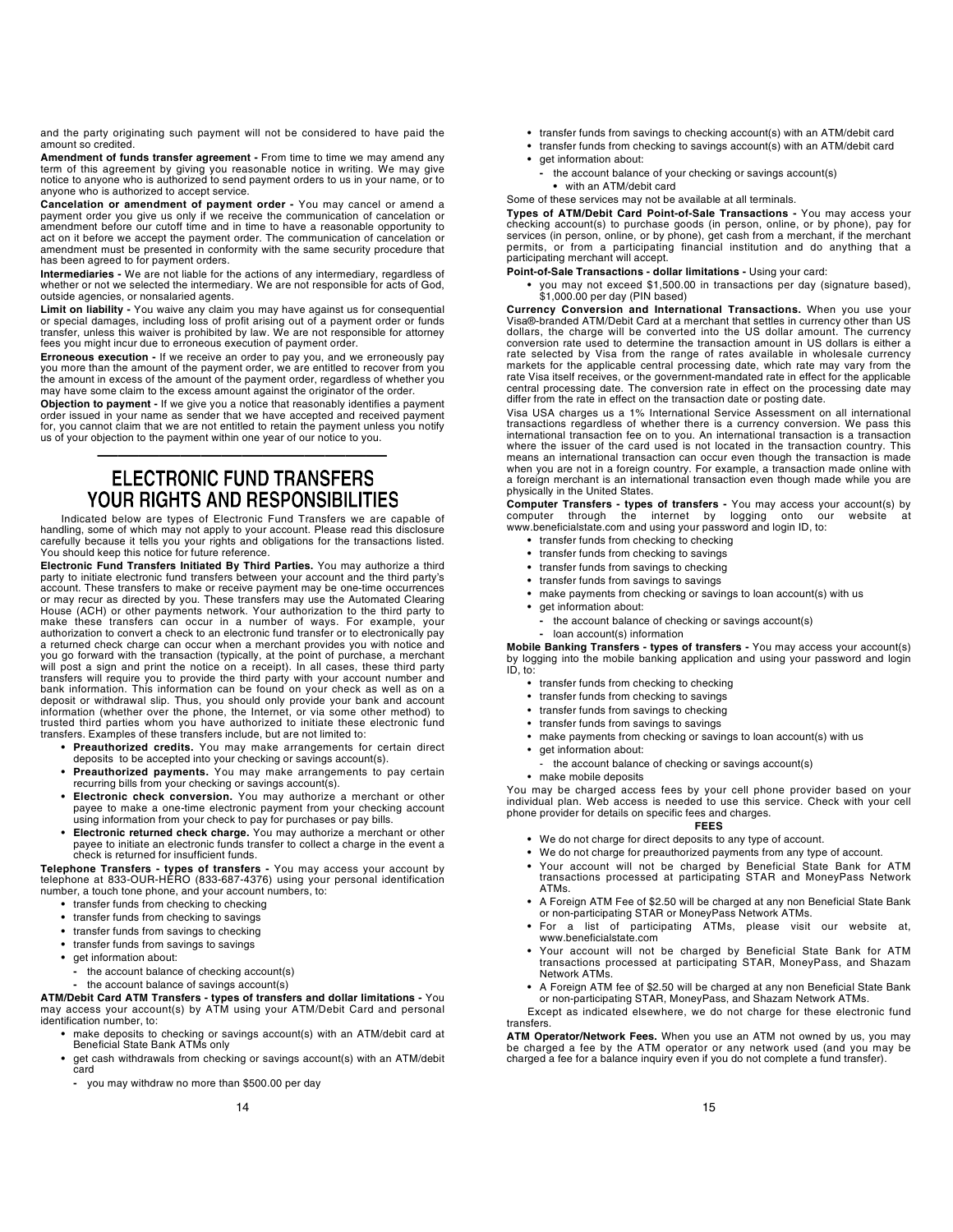#### **DOCUMENTATION**

- Terminal transfers. You can get a receipt at the time you make a transfer to or from your account using an automated teller machine or point-of-sale terminal. However, you may not get a receipt if the amount of the transfer is \$15 or less.
- Preauthorized credits. If you have arranged to have direct deposits made to your account at least once every 60 days from the same person or company, you can call us at 888-326-2265 to find out whether or not the deposit has been made.
- Periodic statements.

You will get a monthly account statement from us for your checking or savings accounts, unless there are no transfers in a particular month. In any case, you will get a statement at least quarterly.

#### PREAUTHORIZED PAYMENTS

• Right to stop payment and procedure for doing so. If you have told us in advance to make regular payments out of your account, you can stop any of these payments. Here is how:

Call or write us at the telephone number or address listed in this disclosure in time for us to receive your request 3 business days or more before the payment is scheduled to be made. If you call, we may also require you to put your request in writing and get it to us within 14 days after you call.

- Notice of varying amounts. If these regular payments may vary in amount, the person you are going to pay will tell you, 10 days before each payment, when it will be made and how much it will be. (You may choose instead to get this notice only when the payment would differ by more than a certain amount from the previous payment, or when the amount would fall outside certain limits that you set.)
- Liability for failure to stop payment of preauthorized transfer. If you order us to stop one of these payments 3 business days or more before the transfer is scheduled, and we do not do so, we will be liable for your losses or damages. FINANCIAL INSTITUTION'S LIABILITY

Liability for failure to make transfers. If we do not complete a transfer to or from your account on time or in the correct amount according to our agreement with you, we will be liable for your losses or damages. However, there are some exceptions. We will not be liable, for instance:

- (1) If, through no fault of ours, you do not have enough money in your account to make the transfer.
- (2) If you have an overdraft line and the transfer would go over the credit limit.
- (3) If the automated teller machine where you are making the transfer does not have enough cash.
- (4) If the terminal or system was not working properly and you knew about the breakdown when you started the transfer.
- (5) If circumstances beyond our control (such as fire or flood) prevent the transfer, despite reasonable precautions that we have taken.
- (6) There may be other exceptions stated in our agreement with you.

#### CONFIDENTIALITY

We will disclose information to third parties about your account or the transfers you make:

- (1) where it is necessary for completing transfers; or
- (2) in order to verify the existence and condition of your account for a third party, such as a credit bureau or merchant; or
- (3) in order to comply with government agency or court orders; or
- (4) if you give us written permission.

#### UNAUTHORIZED TRANSFERS (In California)

#### (a) Consumer liability.

• Generally.Tell us AT ONCE if you believe your card and/or code has been lost or stolen, or if you believe that an electronic fund transfer has been made without your permission using information from your check. Telephoning is the best way of<br>keeping your possible losses down. You could lose all the money in your account<br>(plus your maximum overdraft line of credit). You can lose n someone used your card and/or code without your permission, and, either:

- (i) your card can be used to initiate a transaction without a PIN or other personal identification number, or
- (ii) you tell us within 2 business days after you learn of the loss or theft of your card and/or code. If you do NOT tell us within 2 business days after you learn of the loss or theft of your card and/or code, and we can prove we could have stopped someone from using your card and/or code without your permission if you had told us, you could lose as much as \$500.

Also, if your statement shows transfers that you did not make, including those made by card, code or other means, tell us at once. If you do not tell us within 60 days after the statement was mailed to you, you may not get back any money you lost after the 60 days if we can prove that we could have stopped someone from taking the money if you had told us in time. If a good reason (such as a long trip or a hospital stay) kept you from telling us, we will extend the time periods.

• Additional Limit on Liability for Visa®-branded ATM/Debit Card. Unless you have been negligent or have engaged in fraud, you will not be liable for any<br>unauthorized transactions using your lost or stolen Visa@-branded ATM/Debit Card.<br>This additional limit on liability does not apply to ATM transa using your Personal Identification Number which are not processed by VISA®. Visa is a registered trademark of Visa International Service Association.

(b) Contact in event of unauthorized transfer. If you believe your card and/or code has been lost or stolen, call or write us at the telephone number or address listed in this disclosure. You should also call the number or write to the address listed in this disclosure if you believe a transfer has been made using the information from your check without your permission.

#### UNAUTHORIZED TRANSFERS (In Oregon and Washington)

#### (a) Consumer liability.

• Generally. Tell us AT ONCE if you believe your card and/or code has been lost or stolen, or if you believe that an electronic fund transfer has been made without your permission using information from your check. Telephoning is the best way of<br>keeping your possible losses down. You could lose all the money in your account<br>(plus your maximum overdraft line of credit). If you tell us after you learn of the loss or theft of your card and/or code, you can lose no more than \$50 if someone used your card and/or code without your permission.

If you do NOT tell us within 2 business days after you learn of the loss or theft of your card and/or code, and we can prove we could have stopped someone from using your card and/or code without your permission if you had told us, you could lose as much as \$500.

Also, if your statement shows transfers that you did not make, including those<br>made by card, code or other means, tell us at once. If you do not tell us within 60<br>days after the statement was mailed to you, you may not get lost after the 60 days if we can prove that we could have stopped someone from taking the money if you had told us in time.

If a good reason (such as a long trip or a hospital stay) kept you from telling us, we will extend the time periods.

• Additional Limit on Liability for Visa®-branded ATM/Debit Card. Unless you have been negligent or have engaged in fraud, you will not be liable for any unauthorized transactions using your lost or stolen Visa®-branded ATM/Debit Card. This additional limit on liability does not apply to ATM transactions outside of the U.S., to ATM transactions not sent over Visa or Plus networks, or to transactions using your Personal Identification Number which are not processed by VISA®. Visa is a registered trademark of Visa International Service Association.

(b) Contact in event of unauthorized transfer. If you believe your card and/or code has been lost or stolen, call or write us at the telephone number or address listed below. You should also call the number or write to the address listed below if you believe a transfer has been made using the information from your check without your permission.

#### ERROR RESOLUTION NOTICE

In Case of Errors or Questions About Your Electronic Transfers, Call or Write us at the telephone number or address listed in this disclosure, as soon as you can, if you think your statement or receipt is wrong or if you need more information about a transfer listed on the statement or receipt. We must hear from you no later than 60 days after we sent the FIRST statement on which the problem or error appeared.

- (1) Tell us your name and account number (if any).<br>(2) Describe the error or the transfer you are unsure
- Describe the error or the transfer you are unsure about, and explain as clearly
- as you can why you believe it is an error or why you need more information.
- (3) Tell us the dollar amount of the suspected error.

If you tell us orally, we may require that you send us your complaint or question in writing within 10 business days.

We will determine whether an error occurred within 10 business days (5 business days for Visa®-branded ATM/Debit Card point-of-sale transactions processed by Visa and 20 business days if the transfer involved a new account) after we hear from you and will correct any error promptly. If we need more time,<br>however, we may take up to 45 days (90 days if the transfer involved a new account,<br>a point-of-sale transaction, or a foreign-initiated complaint or question. If we decide to do this, we will credit your account within 10 business days (5 business days for Visa®-branded ATM/Debit Card point-of-sale transactions processed by Visa and 20 business days if the transfer involved a new account) for the amount you think is in error, so that you will have the use of the money during the time it takes us to complete our investigation. If we ask you to put your complaint or question in writing and we do not receive it within 10 business days, we may not credit your account. Your account is considered a new account for the first 30 days after the first deposit is made, unless each of you already has an established account with us before this account is opened.

We will tell you the results within three business days after completing our investigation. If we decide that there was no error, we will send you a written explanation.

You may ask for copies of the documents that we used in our investigation.

BENEFICIAL STATE BANK CUSTOMER CALL CENTER 2002 NE M. L. KING BLVD. PORTLAND, OREGON 97212 Business Days: Monday through Saturday Excluding Federal Holidays Phone: 1-888-326-2265 MORE DETAILED INFORMATION IS AVAILABLE ON REQUEST